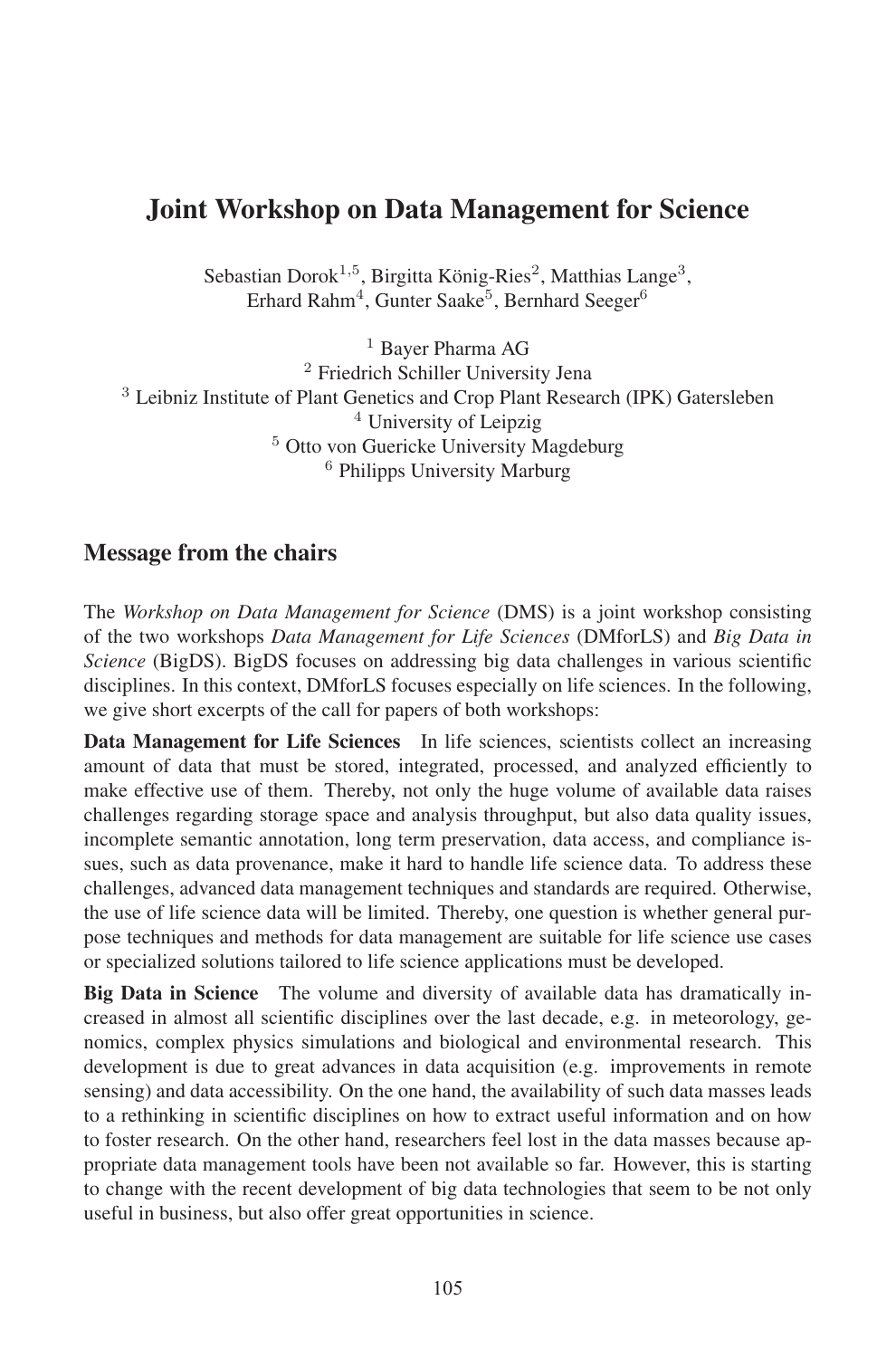The joint workshop DMS brings together database researchers with scientists from various disciplines especially life sciences to discuss current findings, challenges, and opportunities of applying data management techniques and methods in data-intensive sciences. The joint workshop is held for the first time in conjunction with the 16th Conference on Database Systems, Technology, and Web (BTW 2015) at the University of Hamburg on March 03, 2015.

The contributions were reviewed by three to four members of the respective program committee. Based on the reviews, we selected eight contributions for presentation at the joint workshop. We assigned each contribution to one of three different sessions covering different main topics.

The first session comprises contributions related to *information retrieval*. The contribution *Ontology-based retrieval of scientific data in LIFE* by Uciteli and Kirsten presents an approach that utilizes ontologies to facilitate query formulation. Colmsee et al. make also use of ontologies, but use them for improving search results. In *Improving search results in life science by recommendations based on semantic information*, they describe and evaluate their approach that uses document similarities based on semantic information. To improve performance of sampling analyses using MapReduce, Schäfer et al. present an incremental approach. In *Sampling with incremental MapReduce*, the authors describe a way to limit data processing to updated data.

In the next session, we consolidate contributions dealing with *data provenance*. In his position paper *METIS in PArADISE*, Heuer examines the importance of data provenance in the evaluation of sensor data, especially in assistance systems. In their contribution *Extracting reproducible simulation studies from model repositories using the COMBINE archive toolkit*, Scharm and Waltemath deal with reproducible simulation studies.

The last session covers the topic *data analysis*. In *Genome sequence analysis with MonetDB: a case study on Ebola virus diversity*, Cijvat et al. present a case study on genome analysis using a relational main-memory database system as platform. In *RightInsight: Open source architecture for data science*, Bulut presents an approach based on Apache Spark to conduct general data analyses. In contrast, Authmann et al. focus on challenges in spatial applications and suggest an architecture to address them in their paper *Rethinking spatial processing in data-intensive science*.

We are deeply grateful to everyone who made this workshop possible – the authors, the reviewers, the BTW team, and all participants.

# Program chairs

#### Data Management for Life Sciences

Gunter Saake (Otto von Guericke University Magdeburg) Uwe Scholz (IPK Gatersleben)

#### Big Data in Science

Birgitta König-Ries (Friedrich Schiller University Jena) Erhard Rahm (University of Leipzig) Bernhard Seeger (Philipps University Marburg)